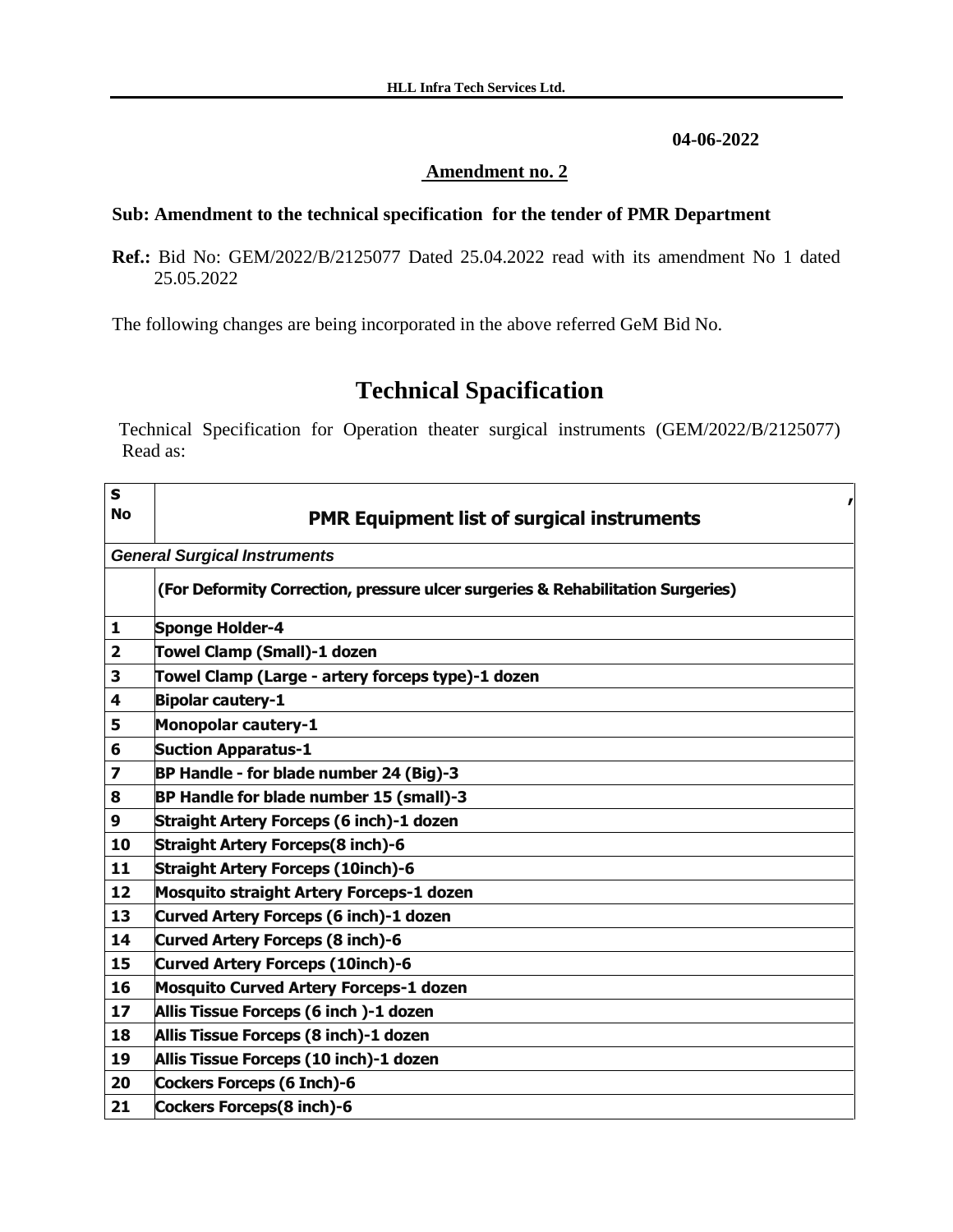| 22 | Thumb Forceps toothed (8 inch)-4                |
|----|-------------------------------------------------|
| 23 | Thumb Forceps Toothe (6 inch)-4                 |
| 24 | Thumb Forceps Plane (6 inch)-4                  |
| 25 | Thumb Forceps Plane (4 inch) Twizzer-4          |
| 26 | <b>Needle Holder (8 Inch)-4</b>                 |
| 27 | Needle Holder (6 Inch)-6                        |
| 28 | Needle Holder (10 Inch)-6                       |
| 29 | Scissors (10 Inch)-4                            |
| 30 | Scissors (8 inch) (Stitch Cutting)-4            |
| 31 | Dissecting Scissor Straight (8 inch)-4          |
| 32 | <b>Dissecting Scissor curved (8 inch)-4</b>     |
|    |                                                 |
| 33 | Dissecting Scissor Straight (6 inch)-4          |
| 34 | <b>Dissecting Scissor curved (6 inch)-4</b>     |
| 35 | Pointed small scissor straight-4                |
| 36 | Pointed small scissor curved-4                  |
| 37 | Lahey's Forcep (Medium) 8 inch-2                |
| 38 | Lahey's Forceps (Medium) 6 inch-2               |
| 39 | <b>Right Angle Retractor (3 Inch)-2</b>         |
| 40 | <b>Right Angle Retractor (2 Inch)-2</b>         |
| 41 | Right Angle Retractor 1.5 inch-2                |
| 42 | <b>Right Angle Retractor 1 inch-2</b>           |
| 43 | Langenham's Right angle Retractor (Medium)-2    |
| 44 | Langenham's Right angle Retractor (small)-2     |
| 45 | Small 3 Plunge /2 plunge Retractor-2 Pairs      |
| 46 | <b>Bone Hammer (Mallet) (Large)-2</b>           |
| 47 | <b>Bone Hammer (Mallet) (Small)-2</b>           |
| 48 | <b>Bone Lever - Large - 2</b>                   |
| 49 | <b>Bone Lever - (Medium)-2</b>                  |
| 50 | <b>Bone Lever- (Small)-2</b>                    |
| 51 | Diamond (Watson Jone) Bone lever (Medium)-2     |
| 52 | <b>Diamond Bone (Watson Jone) Lever Small-2</b> |
| 53 | <b>Bone Lever Serrated curved - Medium-2</b>    |
| 54 | <b>Bone Lever serrated - small-2</b>            |
| 55 | <b>Perlosteum Elevator (Large)-2</b>            |
| 56 | <b>Periosteum Elevator (Small)-2</b>            |
| 57 | <b>Bone Holding Forceps (Large)-2</b>           |
| 58 | <b>Bone Holding Forceps (Medium)-2</b>          |
| 59 | <b>Bone Holding Forceps (Small)-2</b>           |
| 60 | T Handle-2                                      |
| 61 | <b>Electric Drill for Bone-1</b>                |
| 62 | <b>Battery operated bone drill-1</b>            |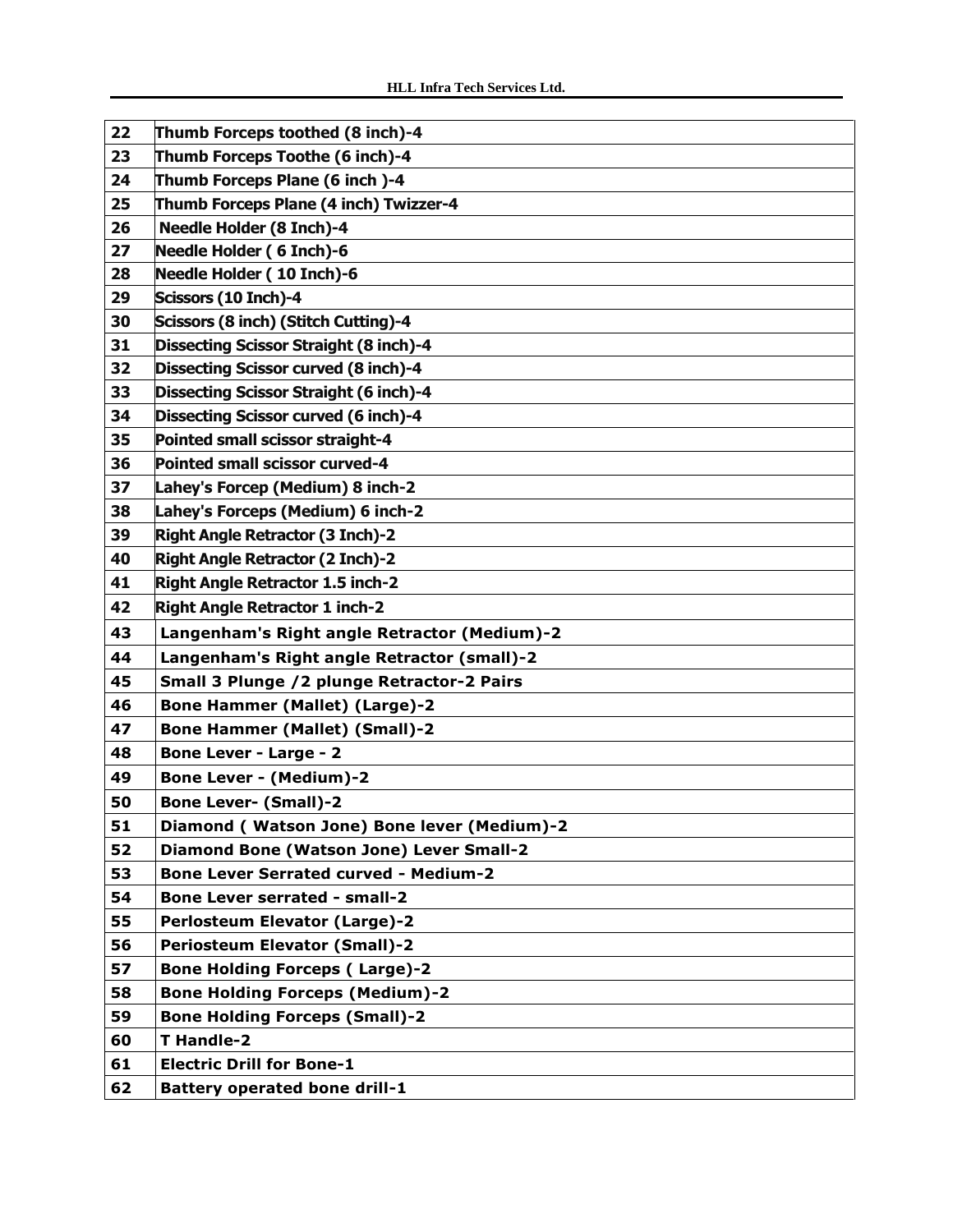| 63                         | <b>Manual Stainless steel Bone drill-2</b>                 |  |
|----------------------------|------------------------------------------------------------|--|
| 64                         | <b>Electronic digital Torniquet with cuff set-1</b>        |  |
| 65                         | <b>Pneumatic Torniquet with cuff set-1</b>                 |  |
|                            | <b>Cutting Instruments</b>                                 |  |
| 66                         | <b>Straight Osteotome- 25 MM-1</b>                         |  |
| 67                         | <b>Straight Osteotome- 20 MM-1</b>                         |  |
| 68                         | <b>Straight Osteotome- 15MM-1</b>                          |  |
| 69                         | <b>Straight Osteotome- 10 MM-1</b>                         |  |
| 70                         | <b>Straight Osteotome- 5 MM-1</b>                          |  |
| 71                         | Curved Osteotome- 25 mm-1                                  |  |
| 72                         | Curved Osteotome- 20 mm-1                                  |  |
| 73                         | Curved Osteotome- 15 mm-1                                  |  |
| 74                         | <b>Curved Osteotome- 10 mm-1</b>                           |  |
| 75                         | Curved Osteotome- 05 mm-1                                  |  |
| 76                         | <b>Straight Gauge- 15mm-1</b>                              |  |
| 77                         | <b>Straight Gauge- 10mm-1</b>                              |  |
| 78                         | <b>Straight Gauge- 05mm-1</b>                              |  |
| 79                         | Curved Gauge -15 mm-1                                      |  |
| 80                         | <b>Curved Gauge-10mm-1</b>                                 |  |
| 81                         | Curved Gauge - 5 mm-1                                      |  |
| 82                         | <b>Straight Bone nibbler Double Cutting Big-1</b>          |  |
| 83                         | <b>Straight Bone nibbler Double Cutting Small-1</b>        |  |
| 84                         | <b>Curved Bone nibbler Double Cutting Big-1</b>            |  |
| 85                         | <b>Curved Bone nibbler Double Cutting Small-1</b>          |  |
| 86                         | <b>Bone Cutter Large-1</b>                                 |  |
| 87                         | <b>Bone Cutter Small-1</b>                                 |  |
| 88                         | Bone Chisel (15mm)-1                                       |  |
| 89                         | <b>Bone Chisel (10mm)-1</b>                                |  |
| $\frac{7}{90}$             | <b>Bone Chisel (5mm)-1</b>                                 |  |
| 91                         | <b>Wriggle and Saw Handle-2 pair</b>                       |  |
| 92                         | <b>Wriggle and Saw Wire-1 Dozen</b>                        |  |
| 93                         | <b>Bone file-2</b>                                         |  |
| 94                         | K wire extractor-1                                         |  |
| 95                         | Small T handle for scant pin holder-1                      |  |
| 96                         | Stainless steel wire cutter cum bender and plier (Large)-1 |  |
| 97                         | Stainless steel wire cutter cum bender and plier (Small)-1 |  |
| 98                         | Plate Bender-1 Set                                         |  |
| <b>Plaster Cutting Set</b> |                                                            |  |
| 99                         | <b>Electric Plastic cutter-1</b>                           |  |
| 100                        | <b>Manual Plaster Cutter-2</b>                             |  |
| 101                        | <b>Plaster Spreader-2</b>                                  |  |